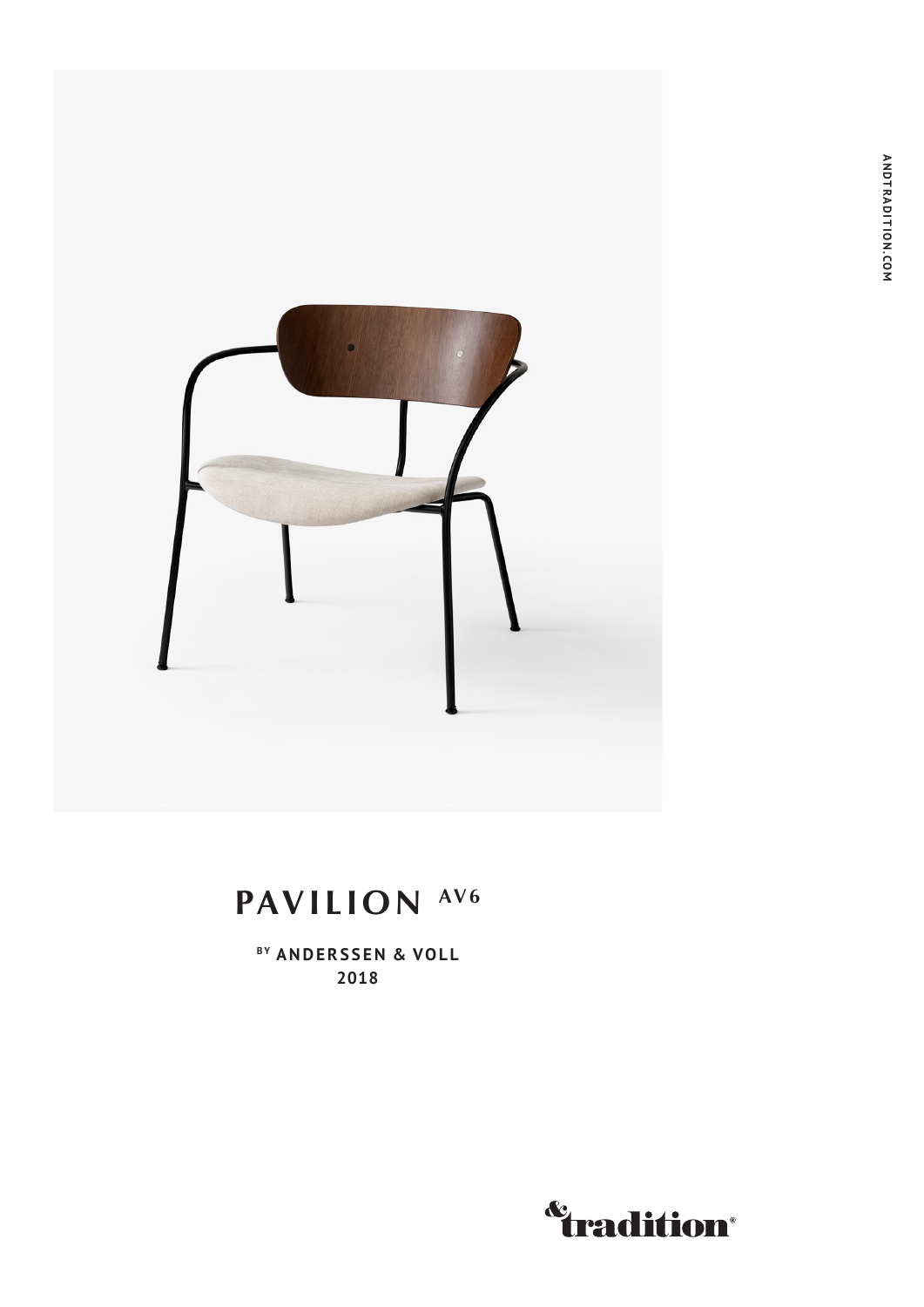## **PAVILION AV6**

**BY ANDERSSEN & VOLL 2018**

**The Pavilion lounge chair appears almost like a rope that's come undone. The gentle curves of the wood veneer back and seat create a lyrical rhythm that continues with the steel tube arms and legs. The result is an elegant silhouette from any angle.** 

**What makes the Pavilion lounge chair unique is that it's slightly angled back, with a wider seat for lounging in comfort and the option of an upholstered seat.**

**The name draws its inspiration from the modernist architecture of the Langelinie Pavilion overlooking the Copenhagen waterfront, which subsequently led Anderssen & Voll to bring their own fresh take on modernism with the Pavilion series.**

**Given its open, airy aesthetic and the advantage of being a stackable chair, the Pavilion lounge chair is particularly appealing to the contract market, as well as the private sector. You can easily envision any number of lounge chairs filling a space – in a lyrical design that won't make the space look full.**



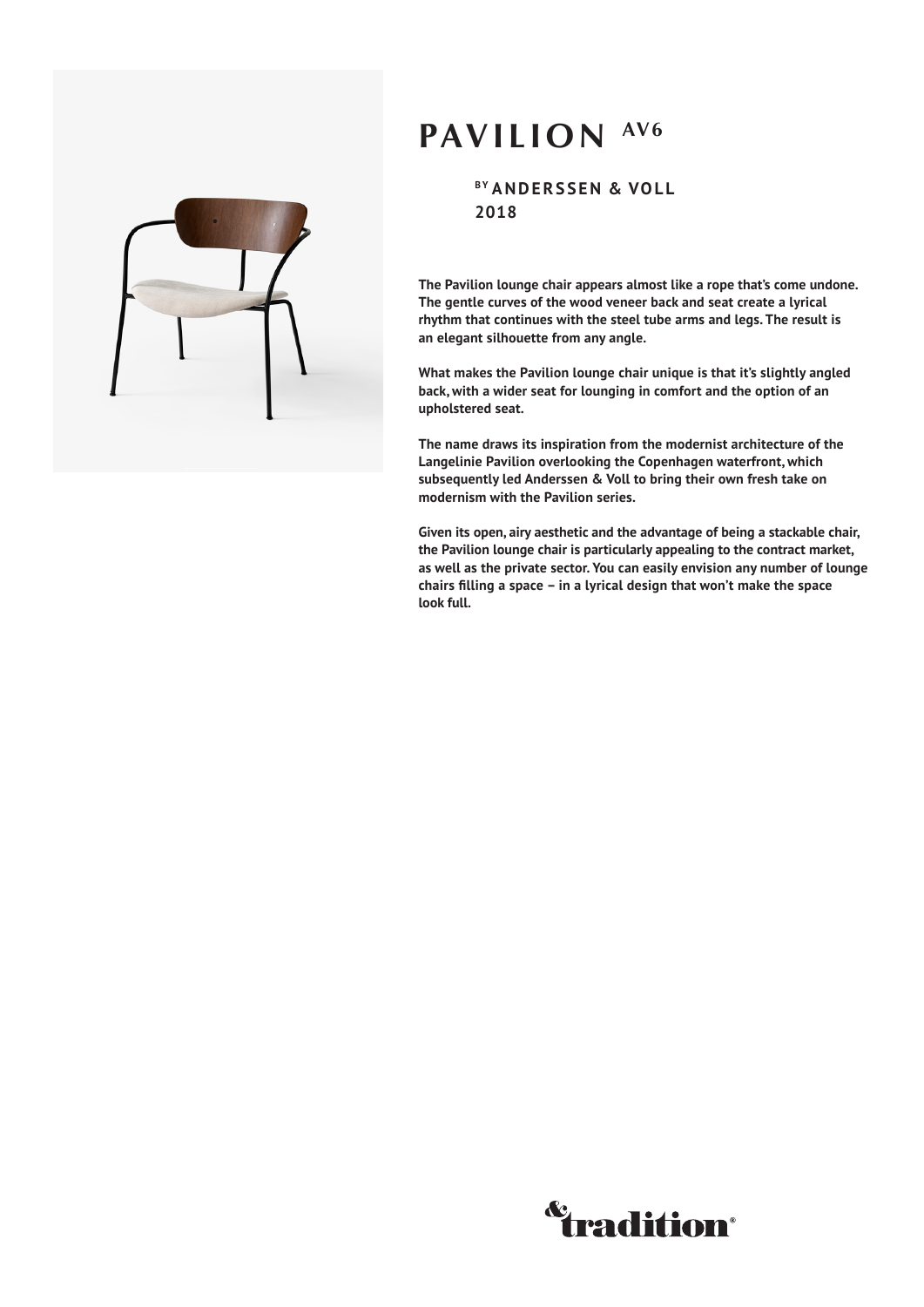



69cm / 27.2in



65cm / 25.6in

# **PAVILION AV6**

### **BY ANDERSSEN & VOLL 2018**

| Category                                   | Lounge chair                                                                                                                                      |
|--------------------------------------------|---------------------------------------------------------------------------------------------------------------------------------------------------|
| <b>Production process</b>                  | The Pavilion lounge chair is made from bend steel<br>tubes and formpressed veneer. The veneer back and<br>seat are finished with a PU lacquer.    |
| <b>Environment</b>                         | Indoor                                                                                                                                            |
| <b>Material</b>                            | Steel tubes, formpressed veneer, CMHR foam, fabric or<br>leather upholstery                                                                       |
| Dimensions (cm/in)                         | H: 70cm/27.6in, D: 65cm/25.6in, L: 69cm/27.2in,<br>Seat height: 38cm/15.0in, Seating depth: 52cm/20.5in,<br>Armrest height: 59cm/23.2in           |
| Weight (kg)                                | $6.5$ kg                                                                                                                                          |
| Strength, durability and<br>safety testing | The chair is tested for strength, durability and safety<br>according to; EN 16139 Level 2 - Extreme use.                                          |
| <b>Wood finishes</b>                       | Lacquered oak, Black lacquered oak,<br>Lacquered walnut                                                                                           |
| <b>COM - Material Consumption</b>          | Fabric and leather usage; 80x80cm for one seat.<br>COM must be approved by & tradition to ensure<br>suitability for upholstery on the chair.      |
| <b>Base finishes</b>                       | The base comes in black (RAL 9005 gloss 35) powder<br>coated steel. Brass fittings for the front side of the back<br>rest available upon request. |
| <b>Gliders</b>                             | The chair is fitted with plastic gliders suitable for<br>most floor types as standard. Felt gliders are available<br>upon request.                |
| <b>Cleaning instructions</b>               | Please download our Material Care & Cleaning<br>Instructions through www.andtradition.com                                                         |
| Package dimensions (cm/in)                 | H: 72cm/28,4in, D: 67cm/26.8in, L: 70cm/27.6in                                                                                                    |